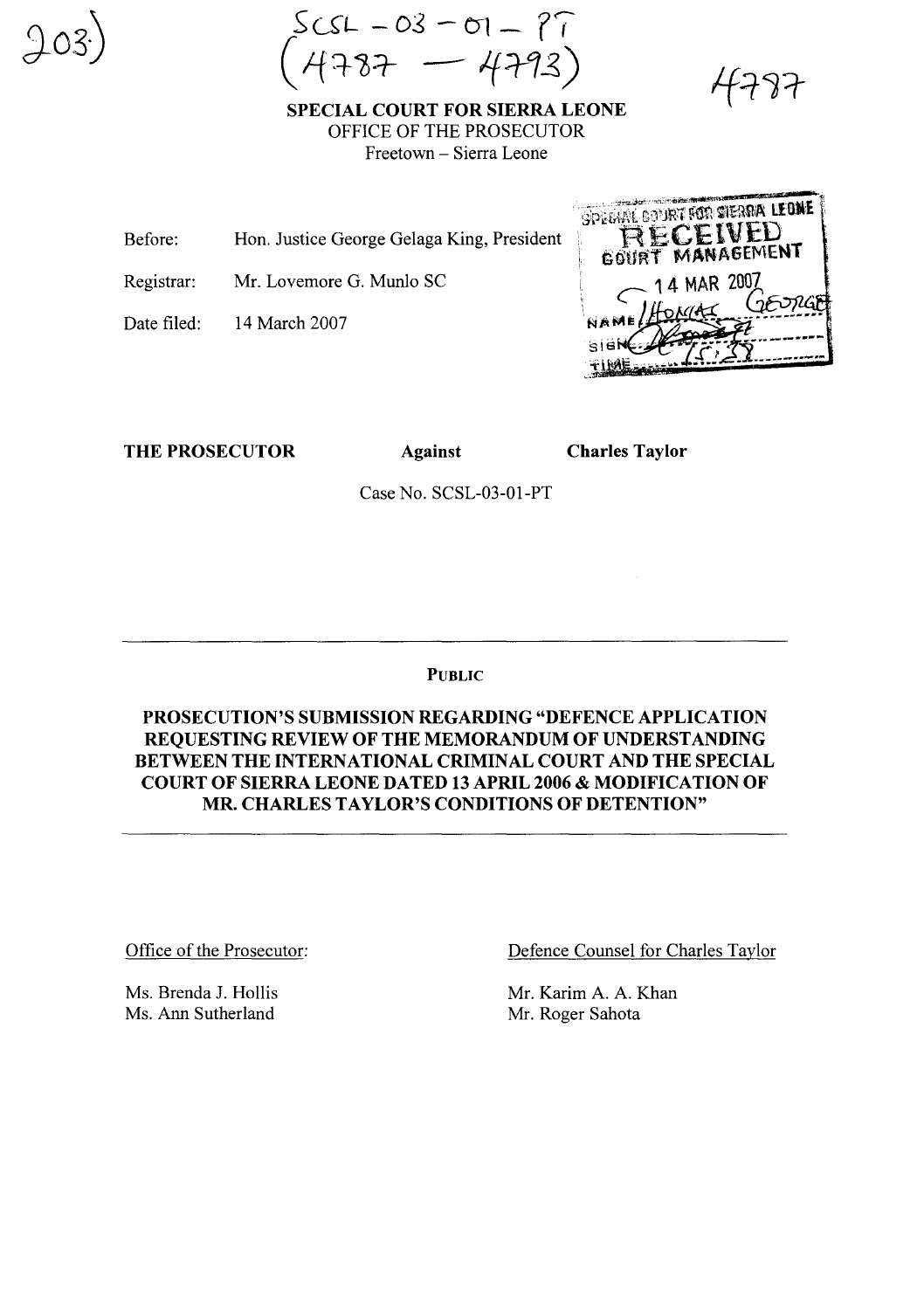

### I. INTRODUCTION

1. The Prosecution wishes to address certain of the matters raised by the Accused, $<sup>1</sup>$ </sup> including the alleged *ultra vires* nature of the Memorandum of Understanding between the Special Court of Sierra Leone ("SCSL") and the International Criminal Court ("ICC"), and certain alleged violations of fundamental rights relating to the Accused' s conditions of detention. The assertions made by the Defence lack merit for the reasons set out below.

#### II. STANDING TO PROVIDE SUBMISSIONS

2. The Prosecution, as a party in this case, has the right to file submissions on matters raised with the President, which may later be raised at trial or on appeal.

#### III. STANDING OF THE REGISTRY TO PROVIDE SUBMISSIONS

- 3. Rule 33(A) of the Rules of Procedure and Evidence ("Rules"), provides that "[u]nder the authority of the President, [the Registrar] shall be responsible for the administration and servicing of the Special Court...." Matters relating to detention of accused persons fall within the purview of the Registrar. Complaints about conditions of detention concern the manner in which the Registrar is carrying out his responsibilities? *Ergo,* the Registrar must have a right to be heard on issues relating to the performance of his duties, including complaints which can be construed to relate to the performance of his duties.
- 4. The President must also have the right to receive submissions from the Registrar, under whose authority the Registrar is acting,<sup>3</sup> regarding issues within the responsibility of the Registrar.

<sup>&</sup>lt;sup>1</sup> See *Prosecutor v Taylor*, SCSL-03-01-PT-146, "Defence Application Requesting Review of the Memorandum of Understanding Between the International Criminal Court and the Special Court of Sierra Leone dated 13 April 2006 & Modification of Mr. Charles Taylor's Conditions of Detention", 14 December 2006 ("Application").

<sup>2</sup> The Registrar issued the Rules Governing the Detention of Persons Awaiting Trial or Appeal before the Special Court for Sierra Leone or Otherwise Detained on the Authority of the Special Court for Sierra Leone ("Rules of Detention").

<sup>3</sup> Rule 33(A) states that "[t]he Registrar shall assist the Chambers, the Plenary Meetings of the Special Court, the Council of Judges, the Judges and the Prosecutor, the Principal Defender and the Defence in the performance of their functions. ..."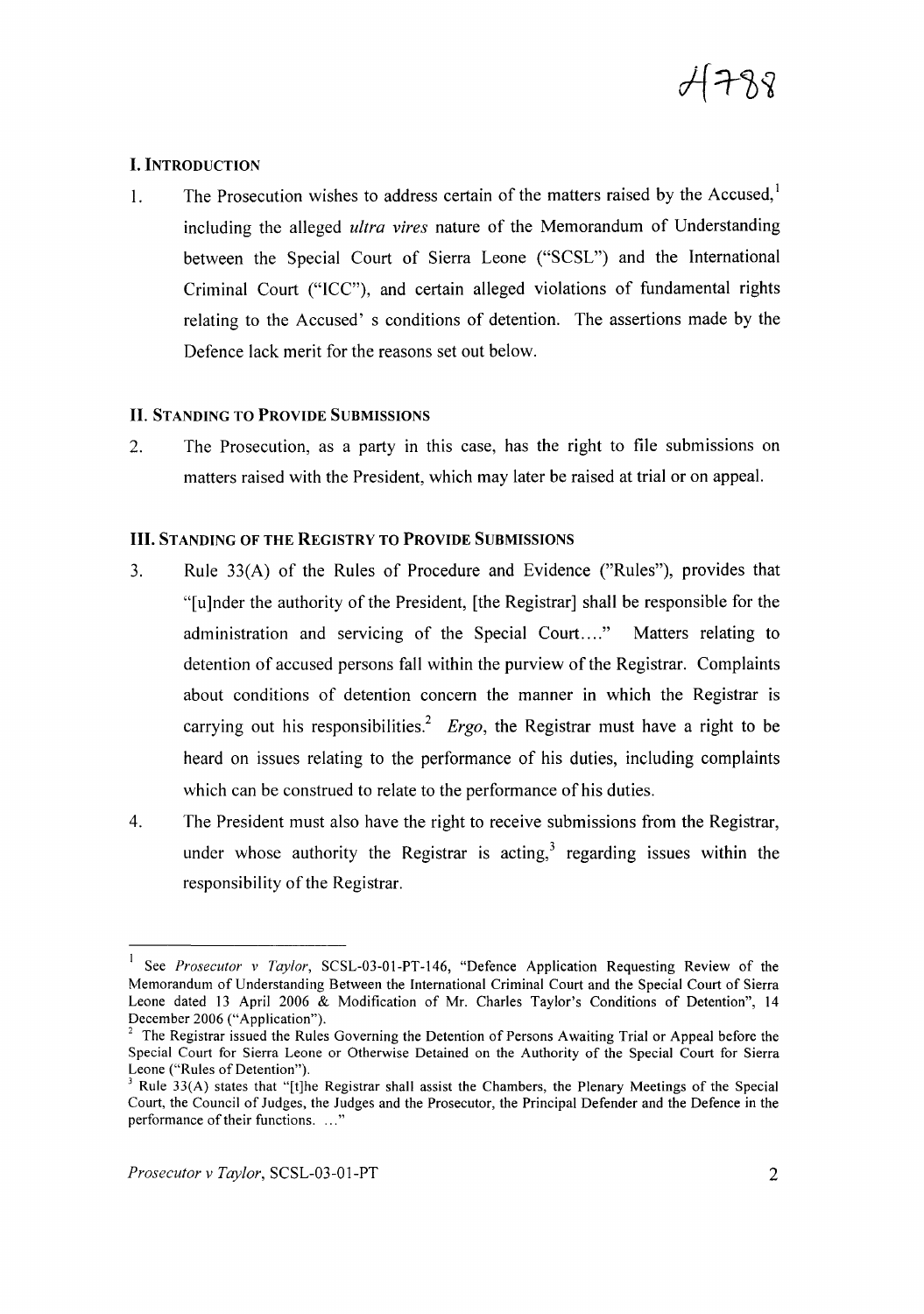# IV. ULTRA VIRES

5. Paragraph 8 of the Registrar's Submissions filed on 20 February  $2007<sup>4</sup>$  makes reference to paragraphs 8-16 of the Registrar's Response<sup>5</sup> to the second Defence motion regarding video surveillance.<sup>6</sup> The Prosecution agrees with the submissions of the Registrar in paragraphs 8-16 of the Registrar's Response in that that there has been no *ultra vires* delegation of authority by the Special Court. The SCSL has simply delegated the day-to-day management of the Accused's detention to the ICC; the SCSL retains ultimate authority over the Accused's conditions of detention.<sup>7</sup>

### V. ALL ACCUSED SHALL BE EQUAL BEFORE THE COURT

6. The assertions by the Defence that the Accused is being deprived of his right to equal treatment under the Rules and in practice<sup>8</sup> lack merit. Article 17(1) of the Statute of the  $SCSL<sub>2</sub><sup>9</sup>$  which concerns fair trial principles in relation to criminal proceedings, is not directed *per se* toward administrative matters. "Equal before the Special Court", to the extent that it does refer to administrative matters, simply means that all accused must have the same fundamental guarantees.

### VI. CONDITIONS OF CONFINEMENT

7. The fundamental question raised by the Defence application is whether the conditions of confinement for this Accused violate fundamental international requirements for confinement, not whether the implementation of international standards may differ from detention facility to detention facility. The Defence

*<sup>7</sup> Contra* Registrar's Response, para. 14.

*<sup>4</sup> Prosecutor* v *Taylor,* SCSL-03-01-PT-188, "Registrar's Submissions Pursuant to Rule 33(B) in Relation to Issues Raised in the Defence Motion Requesting Review of the Memorandum of Understanding Between the International Criminal Court and the Special Court of Sierra Leone dated 13 April 2006 & Modification of Mr. Charles Taylor's Conditions of Detention", 20 February 2007 ("Registrar's Submissions").

*<sup>5</sup> Prosecutor* v *Taylor,* SCSL-03-01-PT-169, "Registrar's Response to the Defence Reply to the Registrar's Submissions on the Corrigendum to the Second Defence Motion Requesting Cessation of Video Surveillance of Legal Consultations, filed on 23 January 2007," 29 January 2007.

*<sup>6</sup> Prosecutor* v *Taylor,* SCSL-03-01-PT-149, "Second Defence Motion Requesting Cessation of Video Surveillance of Legal Consultations", filed on 15 December 2006 with Trial Chamber II and subsequently re-filed on 8 January 2006 with the President.

<sup>&</sup>lt;sup>8</sup> Application, paras. 3 and 14.

<sup>&</sup>lt;sup>9</sup> Art. 17(1) provides that "[a]ll accused shall be equal before the Special Court."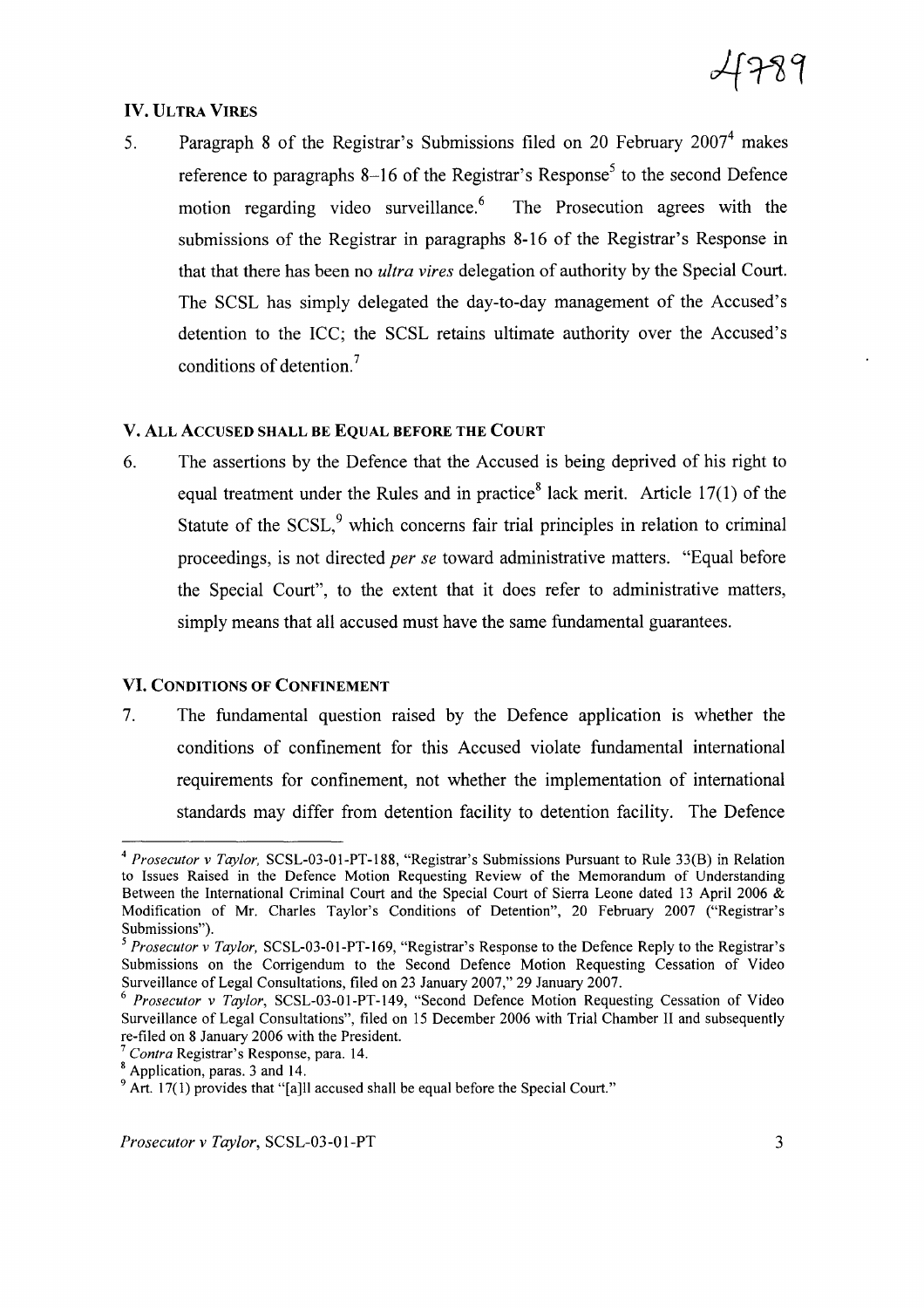has made no showing that the ICC Detention Facility conditions violate international requirements. In regard to the manner in which a detainee's complaints are dealt with, the requirement is that there be a mechanism in place by which an Accused may voice concerns and complaints, and by which those concerns and complaints may be reviewed. Regardless whether the Accused agrees with the resolution of his complaints, he does have such a mechanism in place.

- *(a) Regime consistent with the culture ofthe detainee*
- 8. The Defence has failed to show that there is an international requirement that an accused be detained in a regime consistent with his culture.<sup>10</sup> The SCSL Rules of Detention contain no requirement that such regime be provided. It is of note that Rule 4 of the SCSL Rules of Detention, regarding ICRC inspections, makes no mention of such a requirement.
- *(b) Account shall also be taken ofthe habitual diet ofthe prisoners: Convention (III) Relative to the Treatment of Prisoners of War, Geneva, 12 August 2949, Part III, Article* 26 *("Article* 26 *ofthe Third Geneva Convention* ''),
- 9. The Defence argument with respect to the habitual diet of prisoners<sup>11</sup> is misconceived: it incorrectly transforms a factor to be considered into an "absolute minimum guarantee."
- 1O. The SCSL Rules of Detention make no mention of a right to have food that is "culturally appropriate."<sup>12</sup> Rather, Rule 18 requires that detainees be provided " ... **food which is well prepared and** served, **and which** satisfies **in quality and quantity** the standards of dietetics and modem hygiene and takes into account, as far as is practicable, the age, health and religious requirements of the Detainee." (emphasis added) This provision accords with Article 26 of the Third Geneva Convention and Rule 20(1) of the UN Standard Minimum Rules for the

<sup>&</sup>lt;sup>10</sup> Application, para. 14.

<sup>&</sup>lt;sup>11</sup> Application, para. 15.

<sup>12</sup> *Ibid.*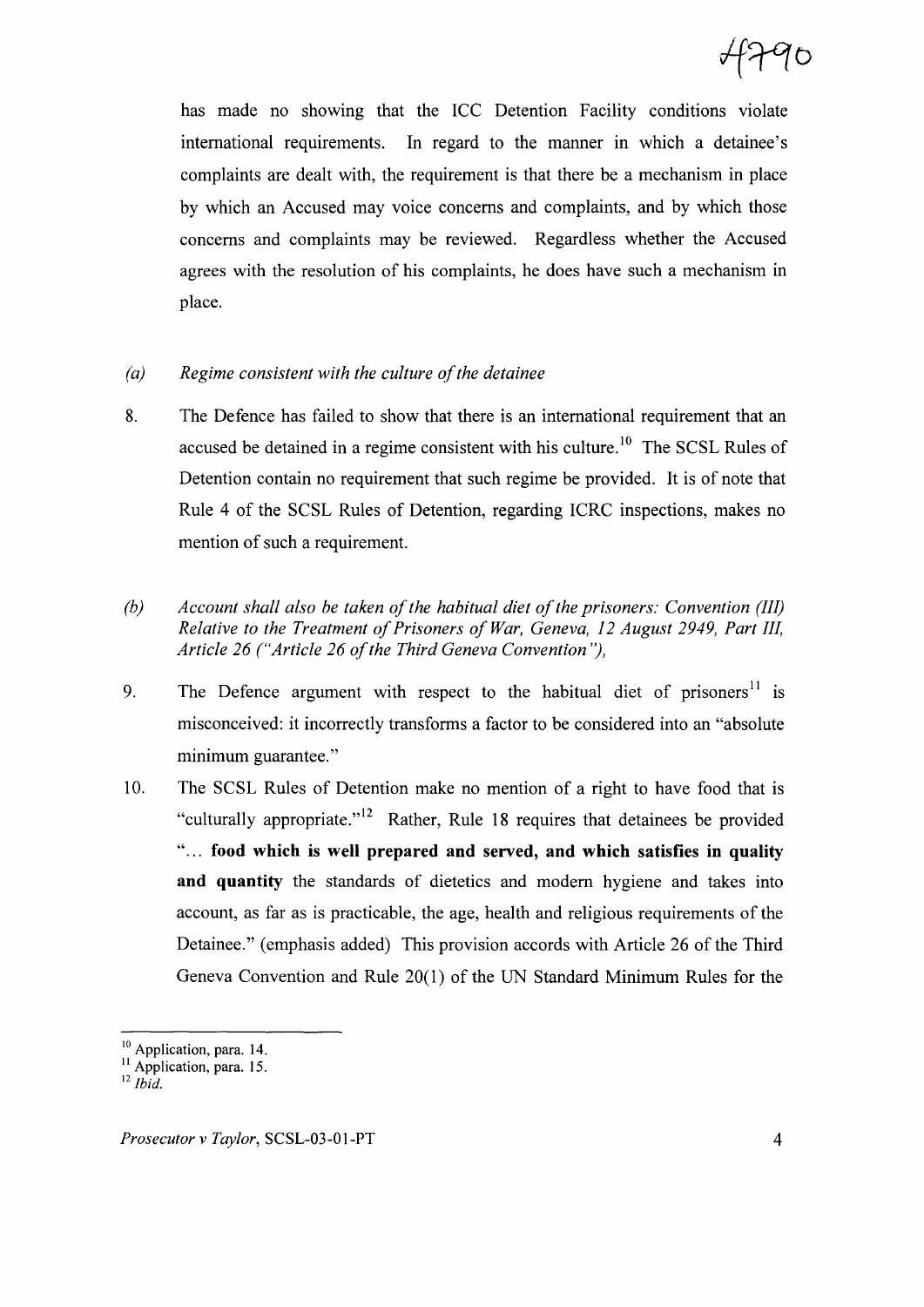Treatment of Prisoners<sup>13</sup> Art. 26 of the Third Geneva Convention states, in part that "[t]he basic daily food rations shall be sufficient in quantity, quality and variety to keep prisoners of war in good health and to prevent loss of weight or the development of nutritional deficiencies. Account shall also be taken of the habitual diet of the prisoners." (emphasis added).

- 11. Rule 20(1) of the UN Minimum Rules states that "[e]very prisoner shall be provided by the administration at the usual hours with food of nutritional value adequate for health and strength, of wholesome quality and well prepared and served." (emphasis added). Rule 87 of the UN Minimum Rules states that "[w]ithin the limits compatible with the good order of the institution, untried prisoners may, if they so desire, have their food procured at their own expense from the outside, either through the administration or through their family or friends. Otherwise, the administration shall provide their food." (emphasis added).
- 12. Moreover, the ICRC inspections, provided for pursuant to Rule 4 of the SCSL Rules of Detention, do not include inspection to ensure "culturally appropriate" food, but rather focus on the quantity, quality, preparation and serving of food.

## VII. ICC DETENTION FACILITY CONDITIONS

13. The Defence arguments also ignore the reality that in some ways the detention conditions at the ICC offer more amenities than those at the SCSL Detention Facility.

<sup>&</sup>lt;sup>13</sup> Adopted August 30, 1955, by the First United Nations Congress on the Prevention of Crime and the Treatment of Offenders, U.N. Doc. A/CONF/6II, Annex 1, E.S.C. Res. 663C, 24 U.N. ESCOR Supp. (No. 1) at 11, U.N. Doc. E/3048 (1957), amended E.S.C. Res. 2076, 62 U.N. ESCOR Supp. (No.1) at 35, U.N. Doc. E/5988 (1977) ("UN Minimum Rules").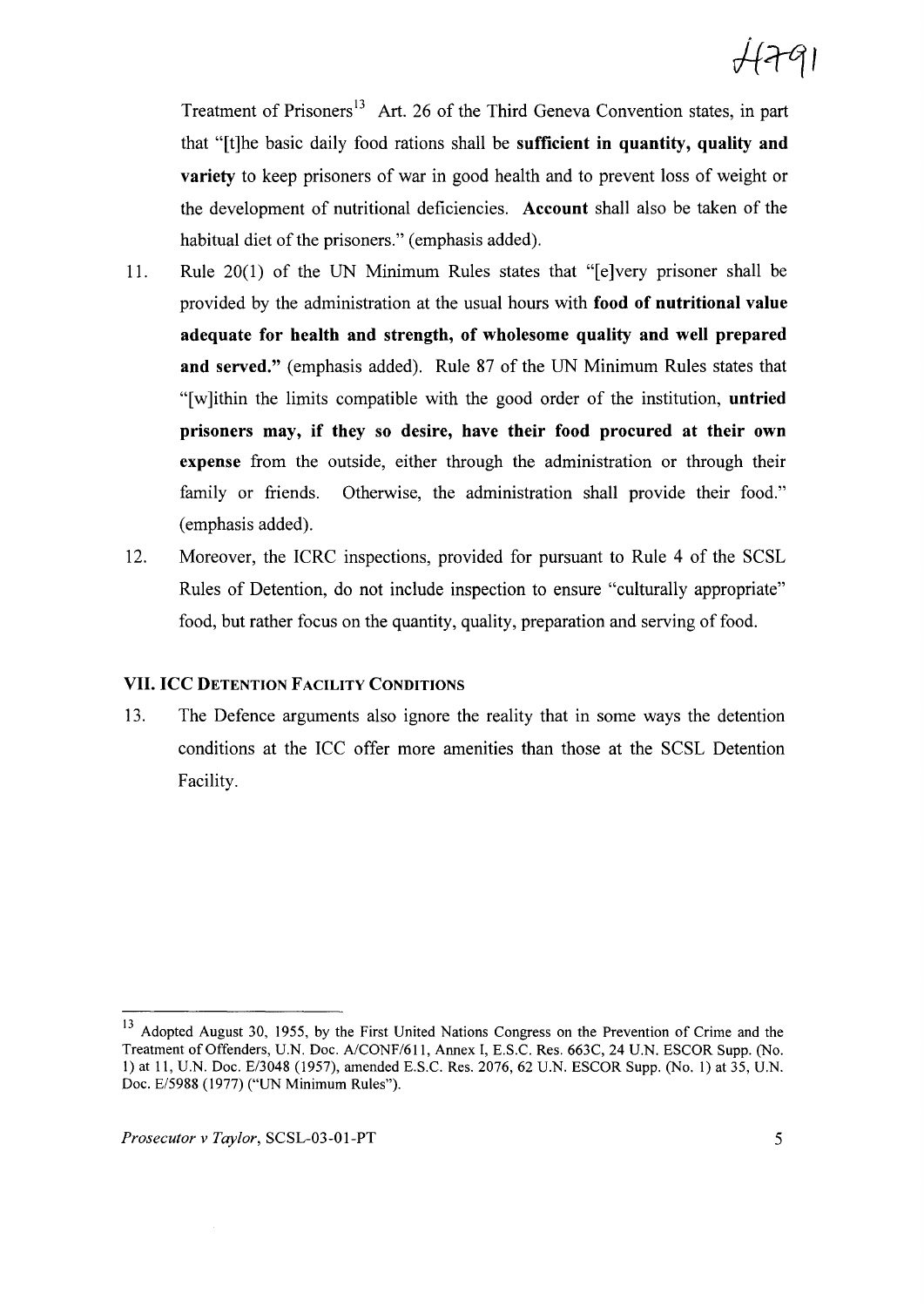

## **VIII.** CONCLUSION

14. The Prosecution submits there has been no improper delegation of authority regarding detention of this Accused. Nor has the Defence made a showing of the denial of any right of equality, or that the Accused's conditions of confinement violate fundamental international requirements for requirements. Therefore, no further review of the Memorandum of Understanding is required; nor is any further modification<sup>14</sup> to the Accused's conditions of detention required.

Filed in Freetown,

14 March 2007

For the Prosecution,

 $\sqrt{\sum_{i} \nu_{i}}$  which on  $\sqrt{\sum_{i} \sum_{i} \nu_{i}}$ 

Brenda 1. Hollis Senior Trial Attorney

*Prosecutor v Taylor*, SCSL-03-01-PT 6

<sup>&</sup>lt;sup>14</sup> See *Prosecutor* v *Taylor*, SCSL-03-01-PT-189, "Decision of the President on Urgent and Public Defence Motion Requesting Cessation of Video Surveillance of Legal Consultations", 21 February 2007.